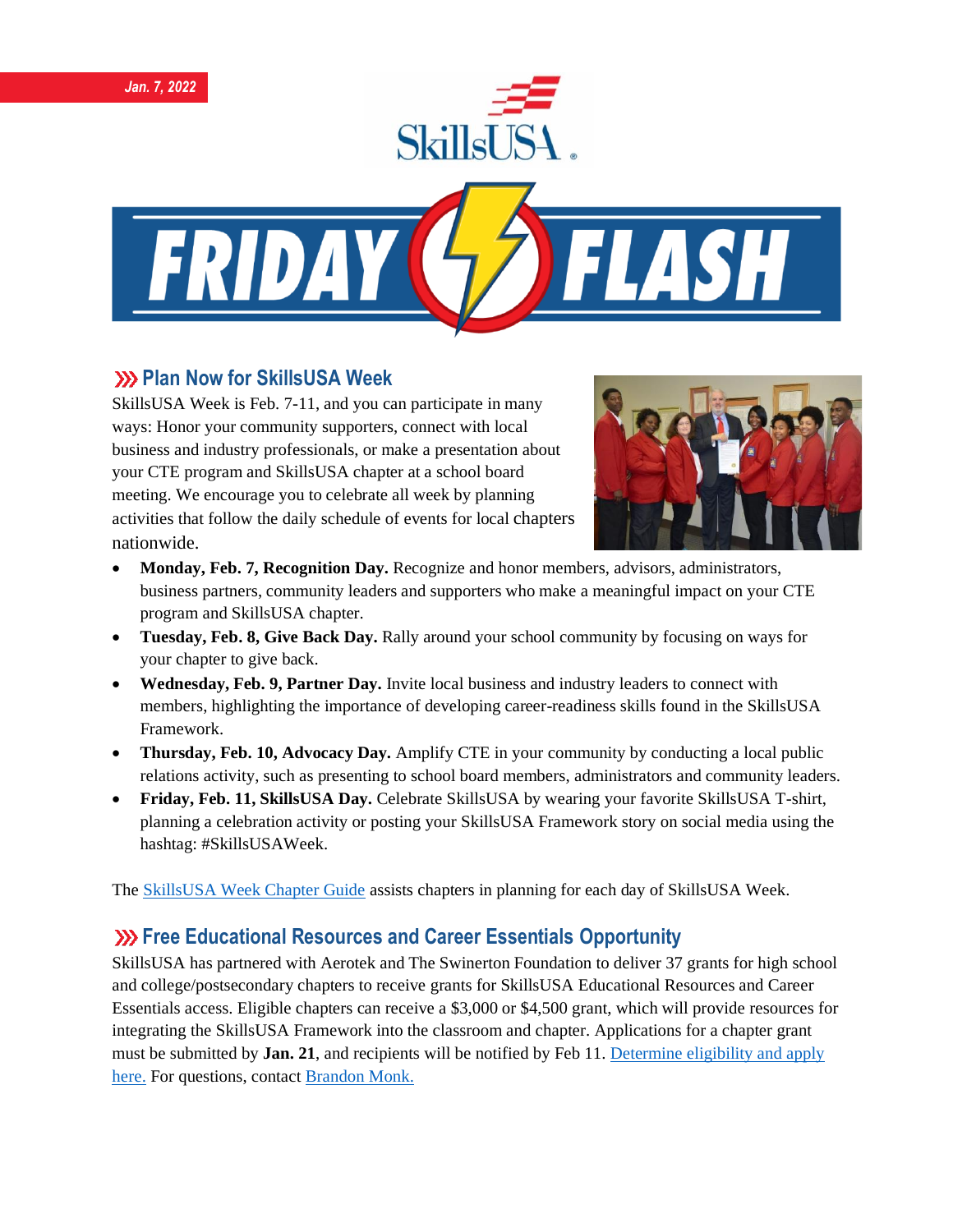### **Proposed Bylaw Amendment Submissions**

Registered SkillsUSA members can submit proposed bylaw amendments for middle school, high school or college/postsecondary divisions for consideration by the SkillsUSA House of Delegates. Bylaw amendment motions must be submitted, in writing, to [Tyler Chaffin](mailto:tchaffin@skillsusa.org) by **Jan. 22** at 5 p.m. ET. SkillsUSA's national executive council and board of directors will review all submissions at the March 2022 board meeting. All motions will be distributed to state SkillsUSA directors by April 22. Motions will then be presented for vote at the official business meeting of the House of Delegates during the 2022 SkillsUSA national conference. Bylaw amendments are governed by Article XII of the high school and college/postsecondary bylaws and Article X of the middle school bylaws. For more information and to view the bylaws, g[o here.](https://www.skillsusa.org/events-training/national-leadership-and-skills-conference/delegate-sessions/) The motion form is locate[d here.](https://skillsusa.wufoo.com/forms/m1grk6qr1j8vz5i/) For questions, contac[t Tyler Chaffin.](mailto:tchaffin@skillsusa.org)

## **SkillsUSA National Officer Candidates Sought**

The [2022-23 National Officer Program Guide and application](https://www.skillsusa.org/membership-resources/students/national-officer-election-process/) are now available. Potential national officer candidates must complete the following before applying: Verification of SkillsUSA Framework Certification, completing the e-course and all associated work and passing the assessment with a minimum score of 80%; verification of the CTE Knowledge Certification, completing the e-course and all associated work and passing the assessment with a minimum score of 80%; and verification of completion and passing of the first three units of either the Advanced or Adult Learner Course of the SkillsUSA Career Essentials program, including all work and unit tests, with a minimum score of 80%. Note: If the Career Essentials credential is not earned prior to election, national officers will be required to earn it during their year of service. Access to certifications and the Career Essentials is offered at no cost with a deadline to apply by **Feb. 1.** Further details are available in the program guide. All national officer applications must be submitted by **June 1 at 6 p.m. ET**.

## **Announcing the 2022 SkillsUSA University Call for Proposals**

SkillsUSA is now seeking presenters for the 2022 SkillsUSA University. Are you an expert in your career cluster? Do you have a skill you would like to share with teachers and students attending the 2022 National Leadership and Skills Conference in Atlanta? Sessions will take place on June 21, 22 and 23. [Submit the request for presentation proposal here by](https://docs.google.com/forms/d/e/1FAIpQLSdAZNVdpwIoexVeA84Wenhjh0g0_3Km2r7RtNXo6B02Btl1DQ/viewform) **Feb. 27**. For questions, contac[t Karolina Belen.](mailto:kbelen@skillsusa.org)

### **XX** The Best Way to Build a Successful SkillsUSA Chapter

You know you are having a great year in SkillsUSA, so why not be recognized for it? Did you elect officers, hold chapter meetings and engage in chapter activities? Then take it to the next level: complete the Chapter Excellence Program Quality Chapter application and receive the recognition your chapter has earned.

Start your SkillsUSA Chapter Excellence Program (CEP) application today and earn recognition for your chapter. [The online application is on the main page of the membership registration site](https://www.skillsusa-register.org/Login.aspx) once you log into your school account. [The "Build a Successful SkillsUSA Chapter Teacher's Guide 2.0" can be](https://www.skillsusa.org/programs/chapter-excellence-program/)  [downloaded here.](https://www.skillsusa.org/programs/chapter-excellence-program/) The guide offers simple steps to follow on completing the application, engaging students in the process and infusing the SkillsUSA Framework into chapter activities.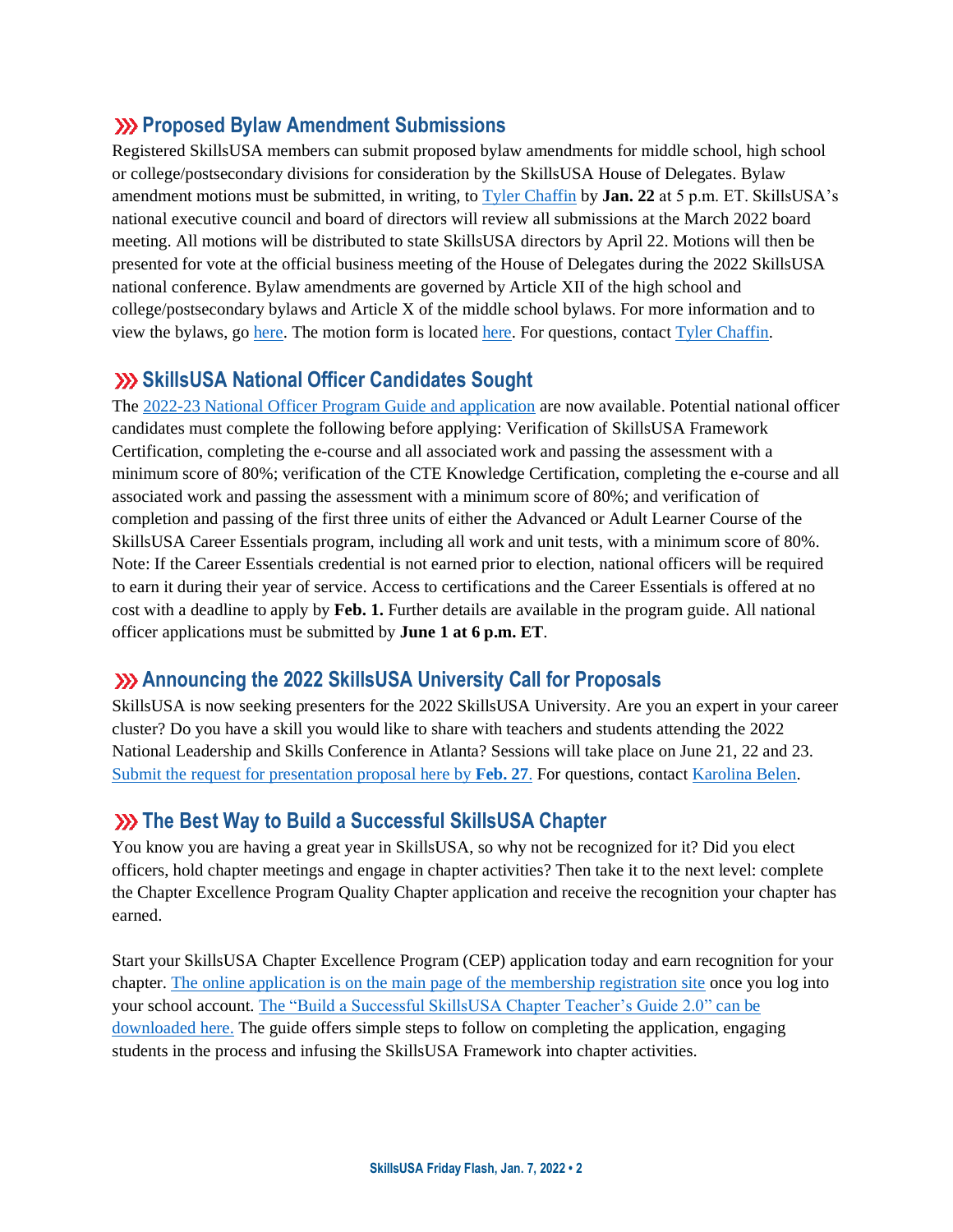For questions or help, contact SkillsUSA Customer Care at 844-875-4557 or b[y email.](mailto:customercare@skillsusa.org) You can also take advantage of a one-on-one coaching session with our CEP and Program of Work (PoW) coach, Kelli Engelbrecht[. Schedule your 30-minute Zoom coaching appointment here,](https://calendly.com/skillsusakelli) or call her at 573-321-1322. During the coaching session, learn how to integrate the SkillsUSA Framework, articulate your SMART goals and select and evaluate Essential Elements within your CEP application.

# **Shillsusa Scholarships Now Open for Applications**

Applications for several scholarships are now open to benefit SkillsUSA students in pursuit of higher education or certification in their chosen fields. Help spread the word about these opportunities:



- The Marsha Daves Memorial Scholarship is open to current SkillsUSA state officers who are high school seniors or college/postsecondary students with another year of school. The deadline for applications is **Feb. 1.**
- The new Fieldpiece #MasteroftheTrade Scholarship is open to SkillsUSA members enrolled in HVACR or general construction programs who plan to study HVACR at the college/postsecondary level in the 2022-23 or 2023-24 school year. The deadline for applications is **March 1.**
- SkillsUSA in partnership with the National Technical Honor Society (NTHS) will award four \$1,000 scholarships to SkillsUSA members who are also members of NTHS. The deadline for applications is **March 31 at 11:59 p.m. ET.**
- The Sharon Melton Myers Memorial Fund, SkillsUSA and the McMinn County Vocational Center SkillsUSA Alumni Association are offering two high school seniors who are members of SkillsUSA a one-time \$1,000 scholarship. The deadline for applications is **April 15 at 11:59 p.m. ET.**
- The Student Research Foundation Scholarship is open to SkillsUSA members who are currently enrolled in high school and plan to continue their education in a postsecondary institution or program. It recognizes outstanding community contributions. The deadline for applications is **July 26.**

#### [Additional information and the applications for these scholarships are available here.](https://www.skillsusa.org/membership-resources/scholarships-financial-aid/)

## **XX** Take Up the Challenge! National Conference Pin and T-shirt Design

SkillsUSA is once again sponsoring the 2022 National Leadership and Skills Conference (NLSC) Pin and T-shirt Design Challenge to all dues-paying student members of the organization. The winning designs will become the official T-shirt and pin design for the 2022 NLSC. The challenge will officially open on **Jan. 15,** entries must be received by **March 15 at 12 a.m. ET**, and the winners will be announced on **March 21**. Rules [and submission links will be posted on the SkillsUSA website by Jan. 15.](https://www.skillsusa.org/competitions/pin-design-challenge/)

## **We Skillsusa Store** Happy New Year from the SkillsusA Store

The SkillsUSA Store invites you to celebrate the New Year with some [NEW Collections](https://skillsusastore.mybrightsites.com/products?s%5Bf%5D%5Bc%5D%5B%5D=%2FApparel+Room%2FNEW+Comfort+Collection) and [Store Favorites](https://skillsusastore.mybrightsites.com/products?s%5Bf%5D%5Bc%5D%5B%5D=%2FGift+Collection) from over the years! We hope that 2022 is full of wonderful opportunities, friendships, and skills for all of the members of SkillsUSA.